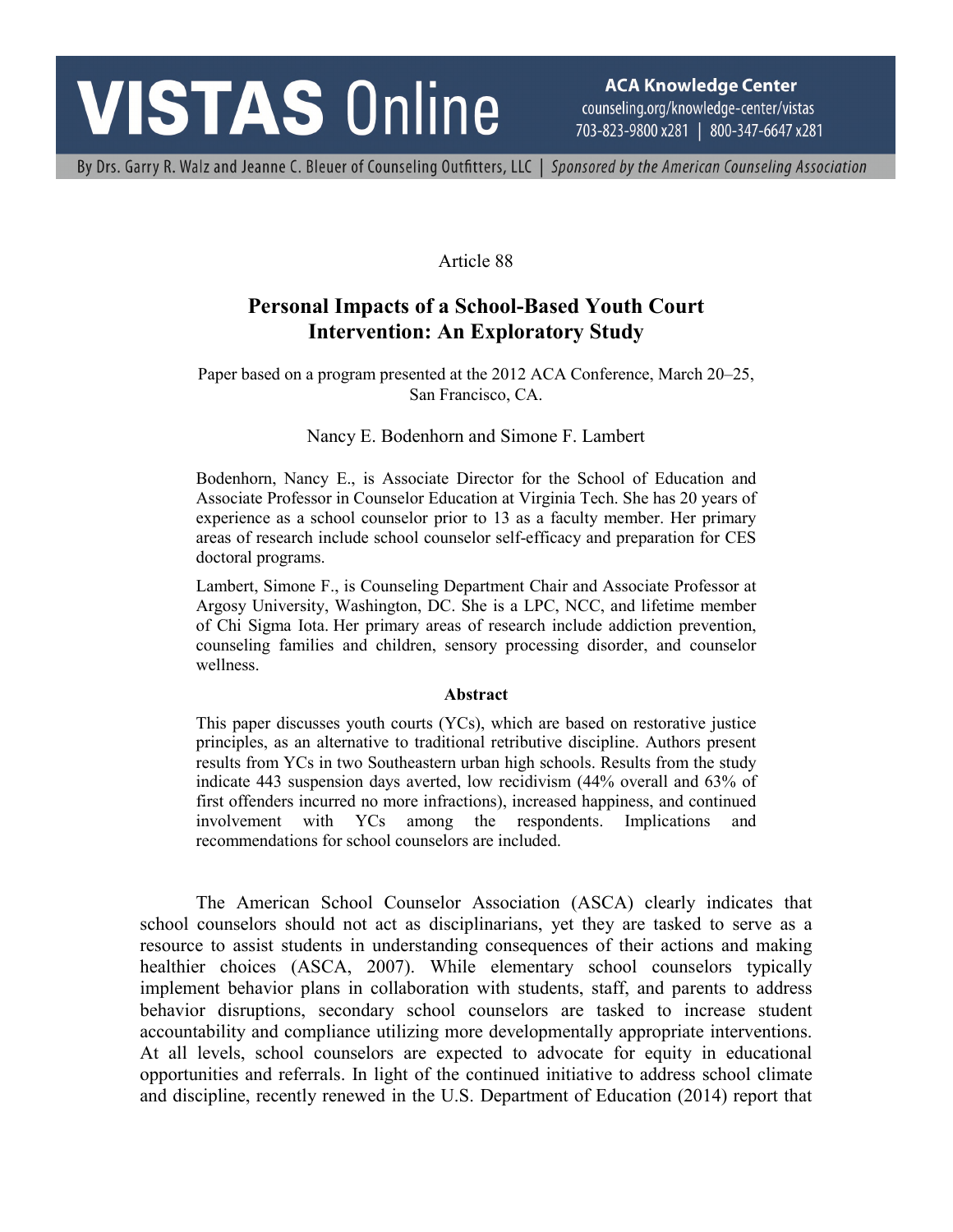encourages using restorative justice principles, school counselors are poised to play a vital role in decreasing the disparity of discipline received by minority and special education students (including those with trauma histories, substance use issues, or mental health concerns). In advocating for school policies and protocols that promote a safe school environment and academic achievement, school counselors may find restorative justice activities to be appropriate interventions to meet these goals.

Youth courts (YC), based on restorative justice principles, can be used in schools as an alternative to traditional discipline. Historically, students who participate in YCs tend to feel they are integral members of school communities and in return strive to establish positive school environments (Cole & Heilig, 2011; Hirschinger-Blank et al., 2009). Likewise, administrators and teachers appreciate YC benefits such as (a) decreased suspensions/increased classroom learning time, (b) enhanced student decisionmaking abilities, and (c) mandated sentences that include additional resources for students to address social or academic difficulties (Vickers, 2004). Suspensions decrease academic time in the classroom, and they are also "ineffective in teaching alternative proactive behaviors, and may have the opposite effect of exacerbating undesirable behaviors" (Sharkey & Fenning, 2012, p. 95). Thus, school counselors can encourage stakeholders to adopt YCs as alternatives to suspensions and other disciplinary actions that create enhanced learning environments. To further understand YCs, the underlying principles of restorative justice must first be explored.

#### **Restorative Justice**

Restorative justice is a growing worldwide movement in schools and in justice systems (McCluskey et al., 2008; Roberts & Stalans, 2004). Unlike traditional retributive justice, which focuses on punishment, restorative justice focuses on offenders reconciling with their victims and communities (Copich, 2012; Roberts & Stalans, 2004). Through this process, offenders repair harm (e.g., psychological, physical, monetary loss) and restore relationships with victims and other parties in the community who may have been affected by their actions (McCluskey et al., 2008; Rodriguez, 2007). Reconciliation is initiated by the offender, extends to acting in a way to correct their behavior and the harm caused, and includes a commitment to refrain from continuing the behavior (Balkin, Freeman, & Lyman, 2009). In populations as distressed as family members of genocide in Rwanda, trauma symptoms decreased after reconciliation work (Staub, 2013), and Jewish and Polish participants in an intervention that introduced 'heroic helpers' to the narrative of holocaust history had a significantly higher positive affect toward each other than those not involved in this effort at reconciliation (Bilewicz & Jaworska, 2013).

In summary, restorative justice focuses on assisting people through the processes of "restitution, resolution, and reconciliation" (Morrison & Vaandering, 2012, p. 140). One prime offense for utilizing restorative justice and YCs in schools is bullying (Copich, 2012; Morrison, 2006).

The practice of restorative justice empowers individuals and communities through building healthy relationships, where fellow citizens support each other while holding each other accountable for behavior. In the context of harmful behaviors, these practices seek to empower victims, offenders, and communities to take responsibility for themselves, and in doing so, for others. Through empowerment,

2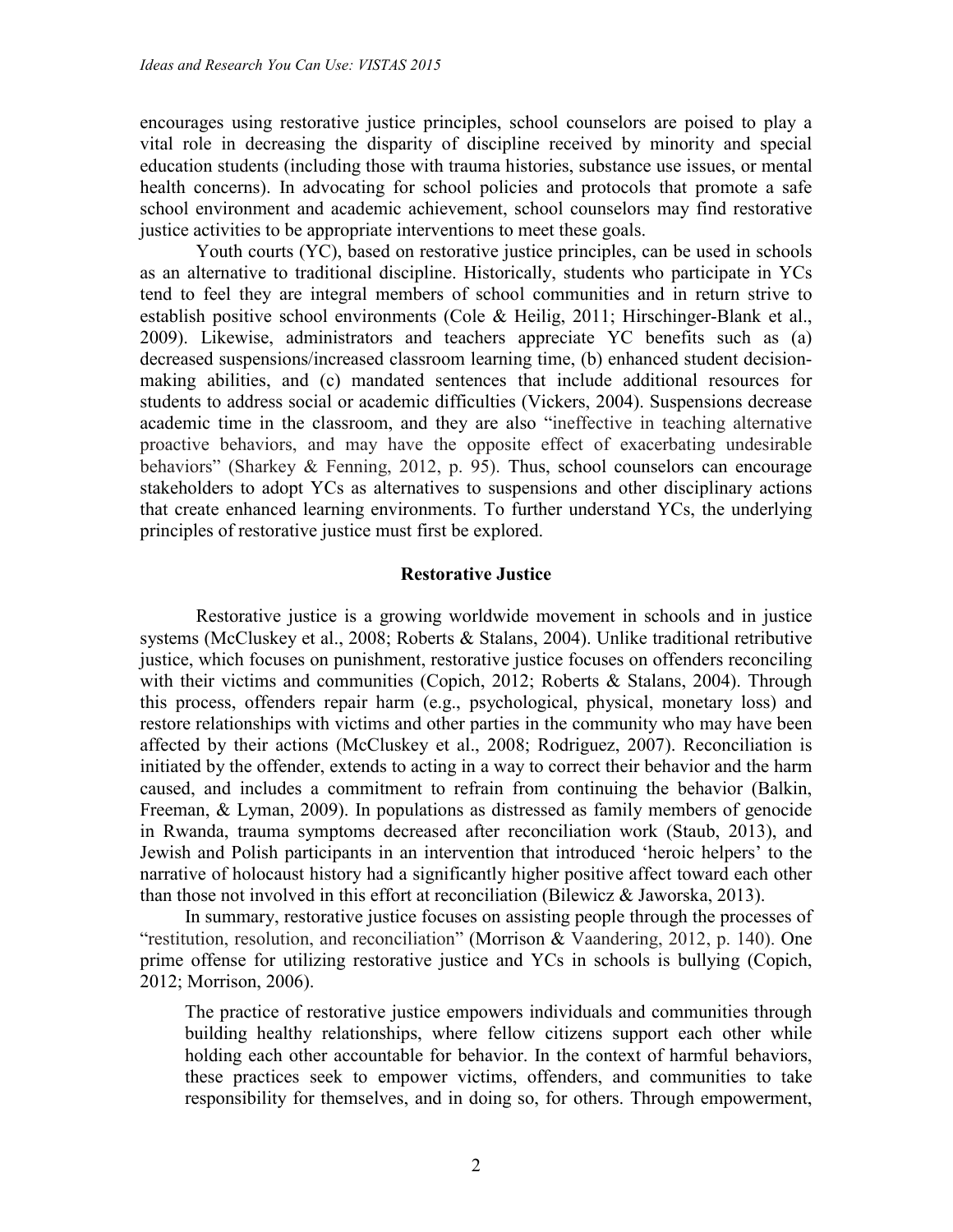the multiplicity of voices within communities rises, and healthy deliberative democracies emerge. (Morrison, 2006, p. 373)

The combination of strengthening relationships, being responsible for one's actions, and learning about the impact one has on others makes restorative justice an appropriate fit for teens, particularly those who are first-time offenders in their school or community (Roberts & Stalans, 2004).

School authorities frequently employ conventional punitive and zero-tolerance policies to address substance use and behavior violations (Garfinkel, 2010; Karp & Breslin, 2001). Typically, offenders do not have input into their school punishment, and often victims have no voice in how conventional school discipline policies are applied to offenders (Varnham, 2005). The impact of school punishment on victims and the school community at large is rarely considered (Cameron & Thorsborne, 2001). Conversely, restorative justice in schools focuses on the harm caused to people and damage to relationships rather than school rules being broken (Cameron & Thorsborne, 2001). Ultimately, relationships need to be repaired, as "in the life of schools relationships are central" (McCluskey et al., 2008, p. 206). Restorative justice includes offenders, victims, and communities in the decision making regarding appropriate restitution (Roberts & Stalans, 2004), in hopes that offenders can repair damaged relationships and reintegrate into the school community (Copich, 2012; McCluskey et al., 2008).

Since 2007, there has been a vast increase in restorative justice used in U.S. schools (González, 2012). Restorative justice in the schools can lead to increased student connectedness and engagement with school communities, as well as a safe learning environment (Karp & Breslin, 2001; Varnham, 2005). Specifically, school-based restorative justice models "contribute to the aims of education by emphasizing accountability, restitution, and restoration of a community" (González, 2012, p. 285). In addition, restorative justice often focuses on discipline as well as individual problem solving, transformation, general well-being, citizenship, and educational inclusion (Copich, 2012; Shaw, 2007). As indicated by the U.S. Department of Justice, Office of Juvenile Justice and Delinquency Prevention (1998), teen offenders may learn valuable restorative competencies including intrapersonal skills (e.g., self-control and anger management) and interpersonal skills (e.g., empathy development). Restorative justice principles can be infused within the academic curriculum to teach students how to effectively mitigate challenging situations and problem solve with peers for successful resolutions (Cameron & Thorsborne, 2001). Furthermore, teens who participate in restorative justice programs tend to be less likely to recidivate, resulting in a safer school community (Cameron & Thorsborne, 2001; Rodriguez, 2007). School-based youth courts are one model of a restorative justice approach utilized in lieu of traditional punitive discipline.

# **Youth Courts (YCs)**

Based on an extensive review of the research, Greenwood (2008) designated YCs as "preferred programs" due to proven effectiveness through decreased crime rates, cost savings of the overly taxed criminal justice system, and benefits to victims. Preferred programs are indicated as among the best evidence-based practice. According to the National Youth Court Database (as cited in the National Association of Youth Courts,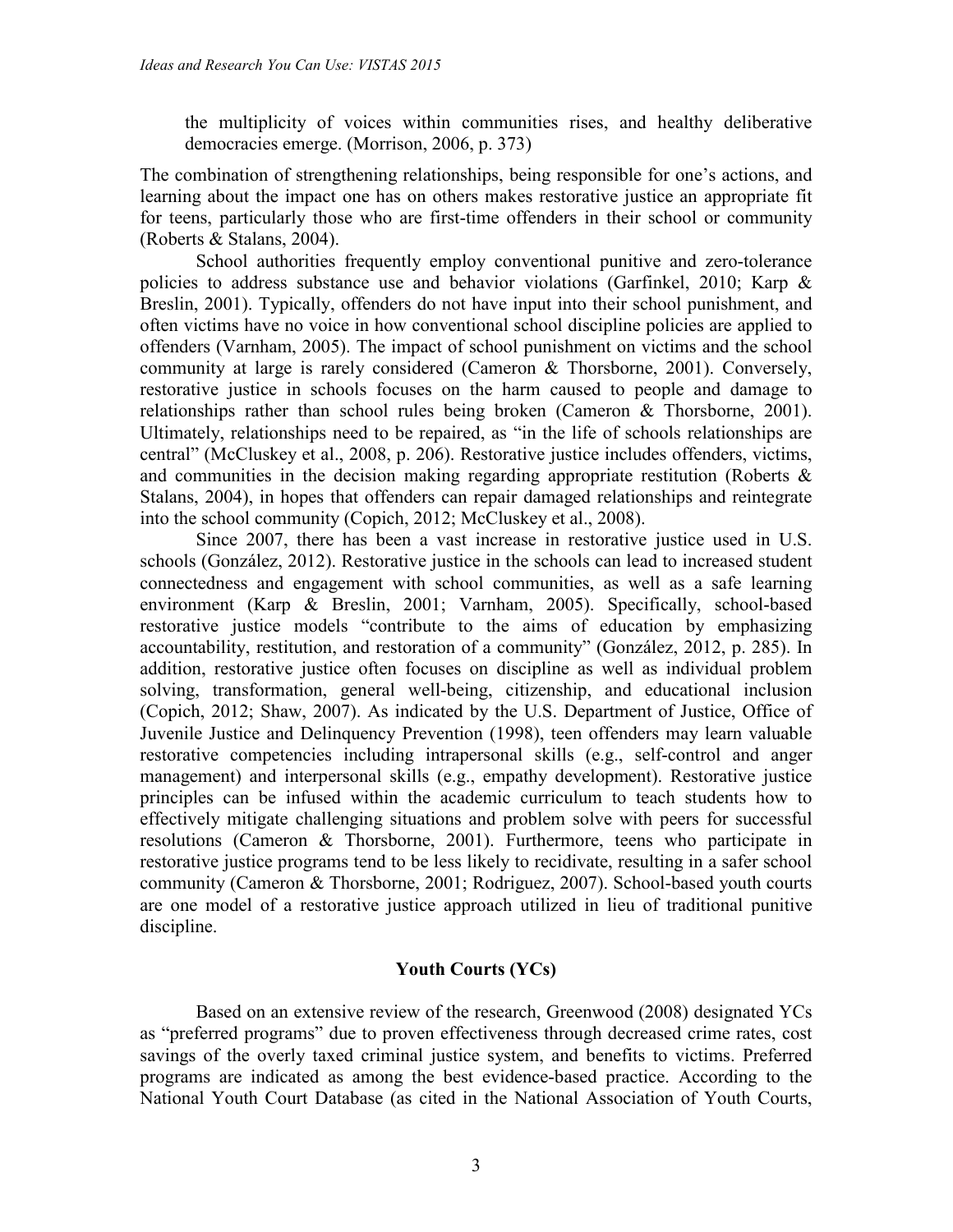2011), more than 1,050 youth court programs existed in March 2010. YC programs are based in the juvenile justice system (42%), in communities administered by private nonprofit organizations (22%), and in schools (36%). While teens who enter the juvenile justice system are represented and judged by adults, teens involved with YCs experience a trial by their peers, which typically includes jurors, representation, judge, bailiff, and clerk (Cole & Heilig, 2011; Forgays, 2008; Greene & Weber, 2008). Typically, teens can enter the YC option if they are referred by a school official or the police and admit guilt to the offence (Cole & Heilig, 2011; Vickers, 2004). Examples of high school offenses that were seen by one school-based youth court included "truancy, lateness to class, hallwalking/class cutting, classroom disruptions, carrying/using a cell phone, and dress code violations" (Hirschinger-Blank et al., 2009, p. 44). Given that teen courts typically serve first-time teen offenders who commit nonviolent violations, the charge referred to a justice system YC is usually reduced to a misdemeanor and cleared from the offenders' records after fulfillment of their sentence (Greene & Weber, 2008).

In YCs, peers examine the evidence, including an exploration of intent and remorse of offenders, and develop consequences that enhance their communities and provide restitution. For example, teen offenders may be required to serve on YC juries as part of their sentence; in return, the hope is that teens will strengthen their relationship with their community, learn good citizenship, and be less likely to commit future offenses (Forgays, 2008; Hirschinger-Blank et al., 2009). Other sentences could include community service, such as peer mentoring and tutoring, extracurricular activities, participation in educational programs, and apologies to victims and communities (Cole & Heilig, 2011; Greene & Weber, 2008). As opposed to the criminal juvenile justice system and traditional school disciplinary policies, which rely on punitive punishments, YCs intend to divert teens from entering the justice system and prescribe restorative consequences for their actions based on the context of the situation (Cole & Heilig, 2011; Hirschinger-Blank et al., 2009).

Implementing restorative justice practices and YCs may have some barriers, including resistance from school personnel (Karp & Breslin, 2001). For some school administrators and staff, restorative justice is a major paradigm shift in how discipline is typically approached (Shaw, 2007). In addition to the struggle to move from punitive retribution to restorative strategies, extensive time is required to train school staff and to implement school-based YCs (Karp & Breslin, 2001). School counselors can assist key stakeholders to advocate within school systems to implement YCs. For example, effectiveness data for comparable YC interventions for school-based targeted behaviors, such as truancy (Hendricks, Sale, Evans, McKinley, & Carter, 2010), can strengthen support for implementation. Hendricks et al. (2010) reviewed the effectiveness of four middle-school–based truancy courts (students, N=185) and found the middle-school students with severe truancy (all students with less than 1 SD below the mean of the participants; mean of severe truants was 75% attendance) indeed increased attendance after attending the truancy court program; however, there was little effect on those with mild to moderate truancy rates (mean 89% and 85% attendance). The specificity of such outcomes may encourage administrators to implement school-based YCs, tailored to the needs of an individual school. Ultimately, "restorative justice practice offers students the chance to voice their opinions and accept responsibility for their actions, while simultaneously allowing administrators to retain the necessary authority to maintain safe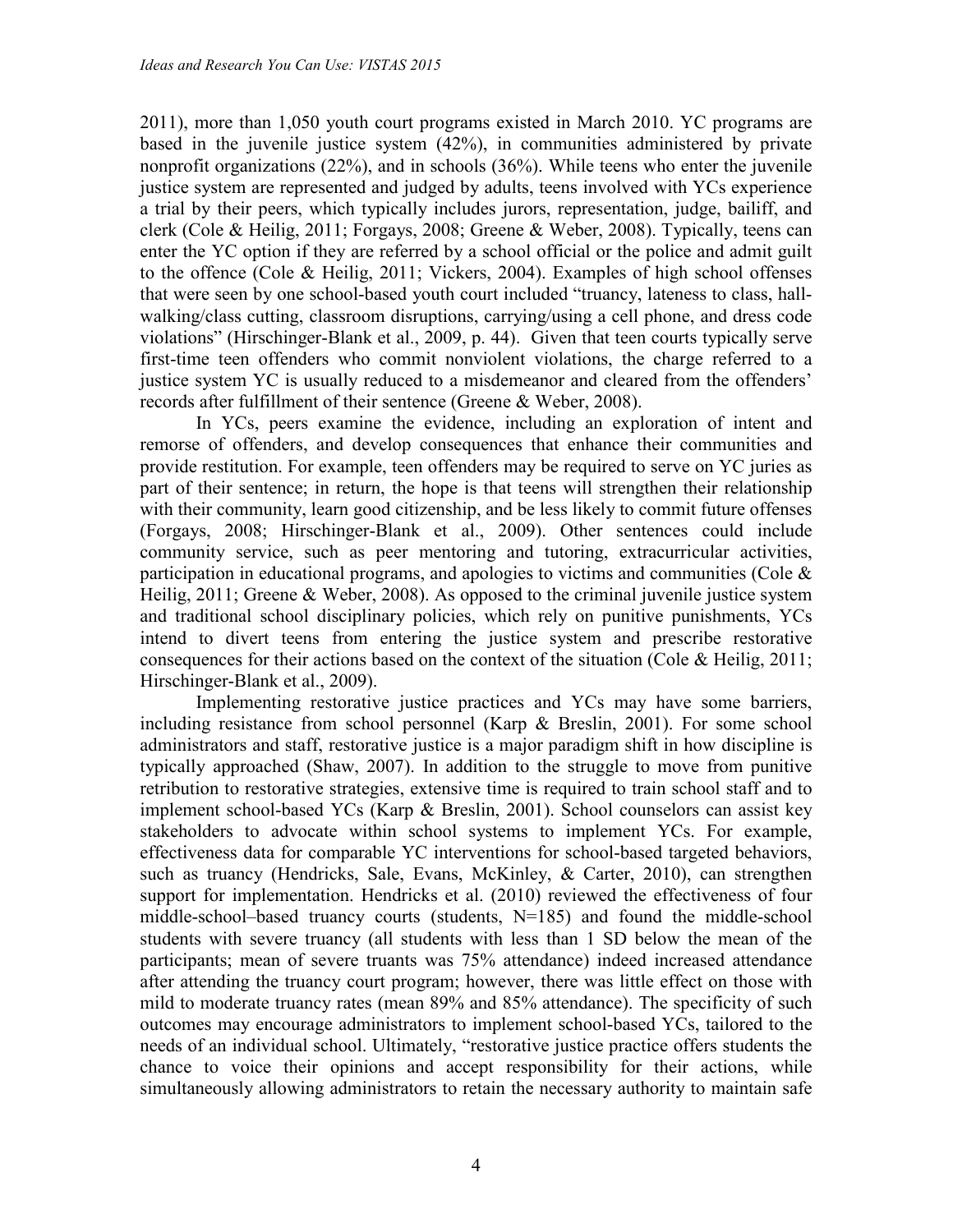schools" (González, 2012, p. 335). To this end, school counselors can engage the larger community (e.g., parents, teachers, administrators, and community leaders) in discussions about the potential effectiveness of school-based YCs to address school discipline (Cameron & Thorsborne, 2001; Roberts & Stalans, 2004, Shaw, 2007; Vickers, 2004).

This article reports on a YC implementation in an urban school system, providing the process and results over a 3-year period. Methodology description and study results are followed by a discussion of result implications for school counselors. Recommendations are provided to assist school counselors and mental health counselors in providing resource information on establishing such programs in their own schools.

#### **Method**

One urban school system in a Southeastern state received a 3-year grant to incorporate a YC at both of the high schools in the system. As one semester was needed for planning the intervention, one of the high schools started YC in January of the first year and the other in September of the second year. Data were gathered for this study only through December of the third year; thus, there were actually two calendar years of data over three academic years. A coordinator was identified for each school, including one administrator and one school counselor. The local bar association also was involved, with the support of a prominent local judge. The guidelines for this YC included that the target students would be first offenders, with relatively minor but suspendable infractions according to these schools' rules (e.g. smoking, leaving campus, profanity, disruptions). The long-term goals of the YC programs were: (1) to increase students' ability to become responsible and productive citizens, (2) to decrease the number of students that engage in behaviors that require administrative action, and (3) to decrease the number of suspended students. These are compatible goals to most school counseling programs and certainly align with the philosophy of the ASCA National Model (2012).

The YC coordinator met with administrators to whom students would be referred for sanctions—primarily assistant principals (APs)—to explain and promote the program. APs were asked to refer students to the YC who were first offenders or, in the AP's judgment, likely to respond positively to a peer sanction. The coordinator recruited peer jurors by asking for volunteers and identifying underrepresented students who the coordinator or teachers identified to gain diversity among jurors. The peer jurors agreed to serve for a year and to attend at least one YC panel each month. Jurors attended a training, during which time a local judge introduced them to restorative justice, and the procedures and expectations were explained, including the rules of confidentiality.

The YC jurors were limited in what they could provide as a sanction to their peers. Their options included community service, mediation, educational sessions (e.g., anger management, smoking cessation), an essay and/or an apology. The training involved brainstorming ideas of relating the sanction to the infraction. For instance, if a student had vandalized an area of the school, it would likely be cleaned up before the student attended YC, but community service could be performed in another area of town where cleanup was needed (Vickers, 2004). Additionally, each respondent (the school name for the 'offender') was required to perform jury duty later in the year. Each YC panel involved at least three peer jurors and a local lawyer who "presided" but primarily watched and occasionally asked additional questions. An additional juror served as an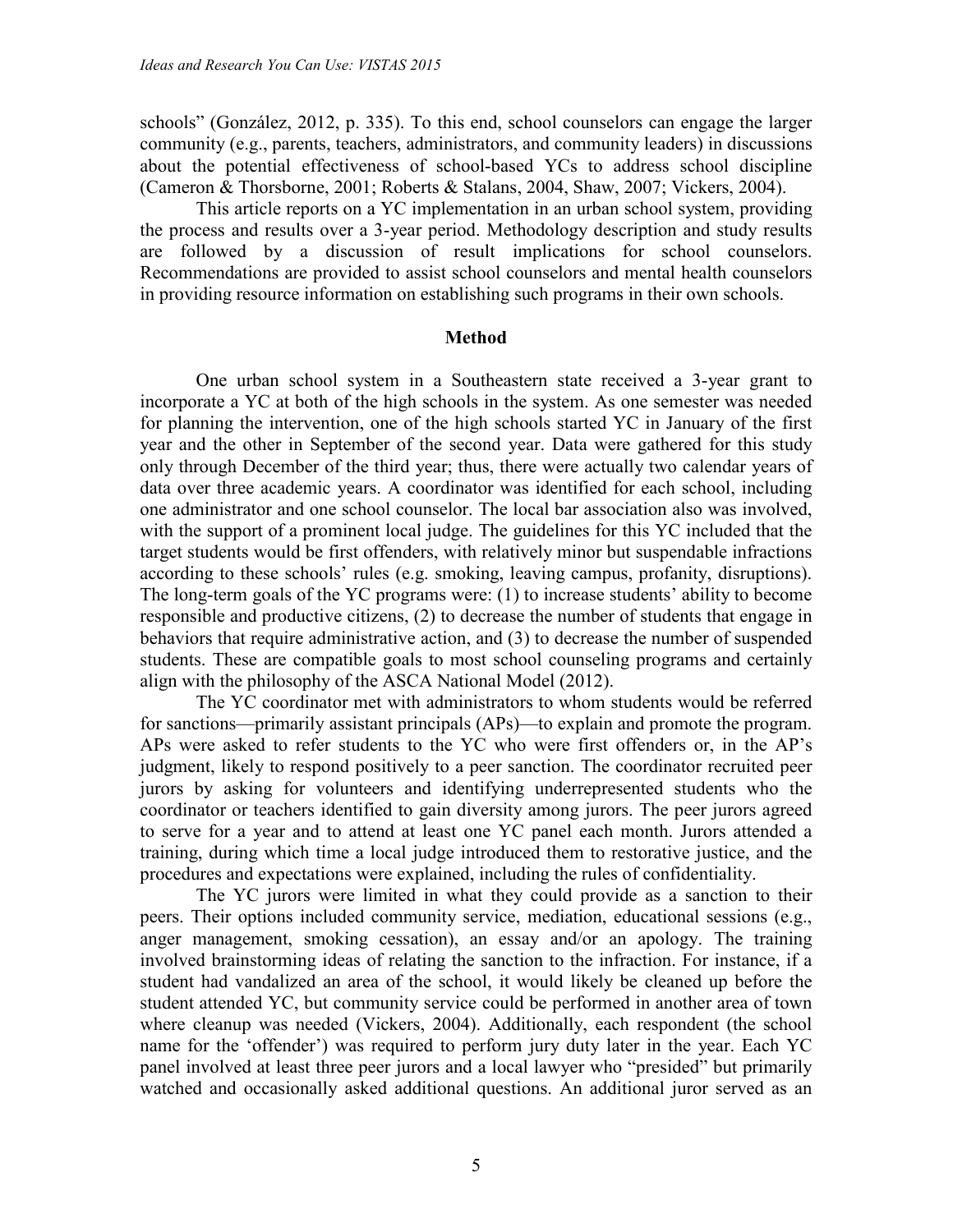advocate, met with the respondent before the YC session, and interviewed any witnesses or victims. Others (friends, family, teachers, or classmates) could attend the YC if they desired, but this occurred only a few times. The YC began meeting once per week, but there were times of the year when this was expanded to twice per week to accommodate the respondents in a timely manner.

One of the authors served on the evaluation team of the YC grant to evaluate the attainment of goals and the impact on students and school. In this capacity, surveys were developed regarding attitudes and experiences of the respondents. All respondents completed pre-surveys prior to their attendance at YC. All were contacted again after they had completed their sanction, or at the end of the year, unless they had left the school system. Sixty-five percent of respondents completed this post-survey. Based on previous research on personal traits linked to juvenile delinquents, the surveys included items about personal traits (anger, self-control, and empathy); peer group affiliation; and attitudes toward school and the YC (Grasmick, Tittle, Bursik, & Arneklev, 1993; Hudak, Andre & Allen, 1980).

#### **Results and Discussion**

#### **Participants**

The YC processed 189 respondents in the 2 years of data gathering. Table 1 includes the demographics of the respondents. School administrators did not disclose data about the whole school population demographics, so it is unknown whether these

#### Table 1

|                             | Number | Percent |
|-----------------------------|--------|---------|
| Student Grade Level         |        |         |
| 9                           | 82     | 43%     |
| 10                          | 60     | 32%     |
| 11                          | 36     | 19%     |
| 12                          | 11     | 6%      |
| Student Gender              |        |         |
| Male                        | 103    | 55%     |
| Female                      | 86     | 45%     |
| <b>Student Ethnicity</b>    |        |         |
| African American            | 117    | 62%     |
| Caucasian                   | 58     | 31%     |
| Hispanic                    | 12     | 6%      |
| Asian                       | 1      | $<1\%$  |
| <b>Prior School Offense</b> |        |         |
| Yes                         | 127    | 67%     |
| No                          | 46     | 24%     |
| Not reported                | 16     | 9%      |

*Participating Student Demographics (N=189)*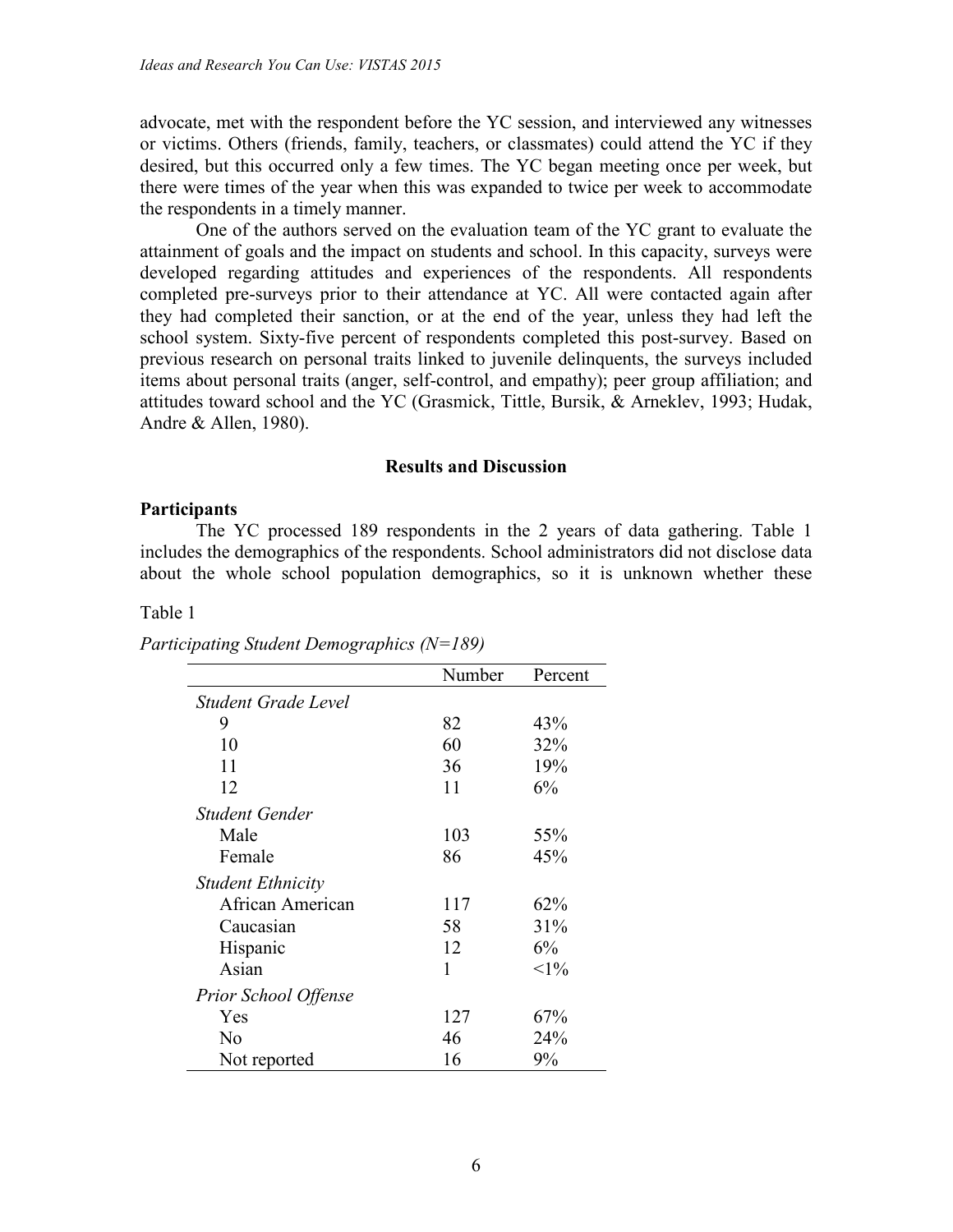respondents represented either the school population or the discipline cases. One of the recommendations to the administrators was to examine and disaggregate their discipline referral data. Ninth grade students were over-represented (43%), likely as a result of the program goal to reach first time offenders. Only between 24–33% of the respondents were actually first offenders (9% were unreported). Because the administrators were given leeway in regards to this guideline, the authors assume they wanted to avoid suspensions and/or believed the students would gain from the YC experience.

# **Infractions**

Table 2 includes information about the rule infractions. Each of these infractions would have resulted in a suspension according to the policy of this school system. The fights that were referred only included those that involved one or two individuals and did not result in injuries. More serious fights that included more people or injuries were not referred to YC.

# Table 2

|  | <b>Infractions and Sanctions</b> |  |  |
|--|----------------------------------|--|--|
|--|----------------------------------|--|--|

|                             | Number | Percent  |
|-----------------------------|--------|----------|
| Type of infraction          |        |          |
| Profanity                   | 56     | 30%      |
| Disruption                  | 49     | 26%      |
| Fight                       | 41     | 22%      |
| Leaving campus              | 21     | 11%      |
| Smoking                     | 8      | $4\%$    |
| Lying                       | 7      | $4\%$    |
| Insubordination             | 6      | 3%       |
| Vandalism                   | 1      | ${<}1\%$ |
| Sanction                    |        |          |
| Jury duty                   | 189    | 100%     |
| Apology                     | 92     | 49%      |
| <b>Educational sessions</b> | 56     | 30%      |
| Essay                       | 52     | 28%      |
| Community service           | 38     | 20%      |
| Mediation                   | 16     | 8%       |

### **Sanctions**

Table 2 also includes information about the sanctions that the peer jurors prescribed. As previously indicated, all of the respondents were expected to serve as peer jurors after a training session. The educational sessions included smoking cessation,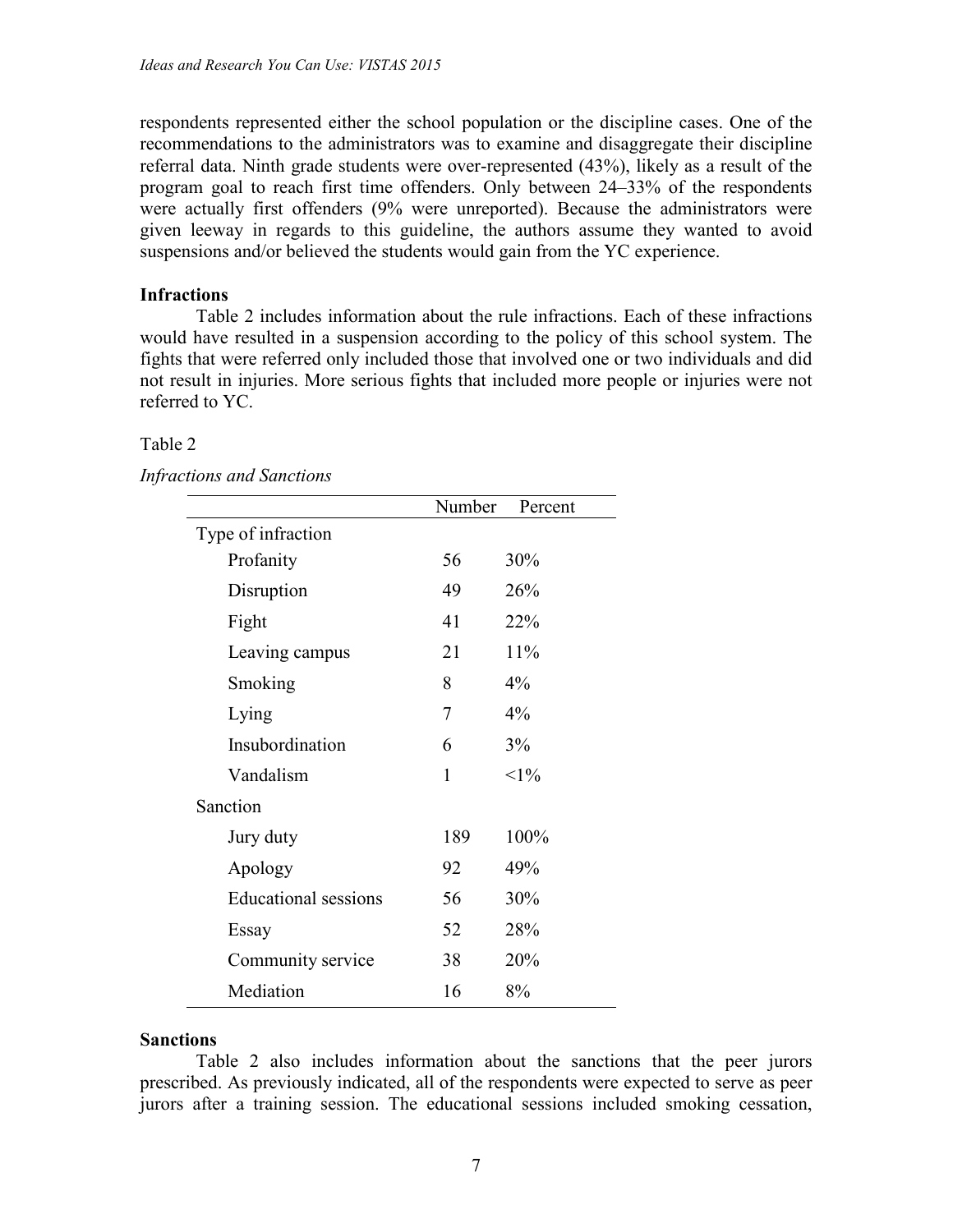academic tutoring, or anger management (most often through the school counselors). Some respondents were asked to complete multiple sanctions (e.g., an apology and community service, or an essay and an educational session), thus the percentages add up to more than 100%.

Coordinators kept the data separately for completion of jury duty and the additional sanctions. Only  $40\%$  ( $n = 76$ ) completed the service as a juror. An additional  $26\%$  ( $n = 49$ ) reported they had been trained and were planning to serve as a juror during the last few weeks of school (after data completion) or the following school year. The coordinators indicated a challenge in offering the required training for the respondent jurors. Plans were made to create a video of the training, but this had not been accomplished by the end of the grant period. In spite of this, 17 (23%) students who completed their jury duty volunteered to participate in more than the required one jury panel, an indication of support and citizenship within the program.

Sixty-three percent  $(n = 119)$  reported completing their additional sanction(s). The reported completion rate among first offenders was 83%, which is comparable to the completion rate of youth offenders in a nationwide study conducted by the American Youth Policy Forum (as cited in Pearson & Jurich, 2005). The guidelines indicated that the respondent would incur the suspension if the sanction was not fulfilled, but the coordinators admittedly did not track down the students who did not report back to them. Thus, the completion rate might be higher – some students may have completed the sanction and not reported back to the coordinator. Obviously, if students learn that they are not held responsible to complete the sanction, this would undermine the YC program.

# **Suspension Days**

During the two calendar years of the YC at these two high schools, 189 students avoided 443 days of suspension. Given that absenteeism is a continual problem for high school students, and suspension is generally proven to not be an effective punishment for high school students (Martinez, 2009), this is perhaps the most significant of the results.

# **Recidivism**

According to the APs,  $44\%$  ( $n = 83$ ) of the respondents did not incur any additional infractions during the academic year in which they were involved in YC. Among first offenders, the percentage of students who had no further infractions rises to 63%. Although no prediction can be made as to how many would have had further infractions after a more standard discipline process, these students remained in school and avoided having a suspension on their record.

# **Personal Traits**

Students did not always complete the entire survey, which complicated the analysis on the scales built into the survey. To account for missing data, if three quarters of the items in a scale were completed, a respondent mean was calculated using that respondent's responses on the completed items in that scale, and the mean was inputted for the missing value in that scale. If fewer than three quarters of the items were completed, that scale was deemed unusable, but other parts of the survey were considered usable if completed. This accounts for the variation of numbers of students in particular results.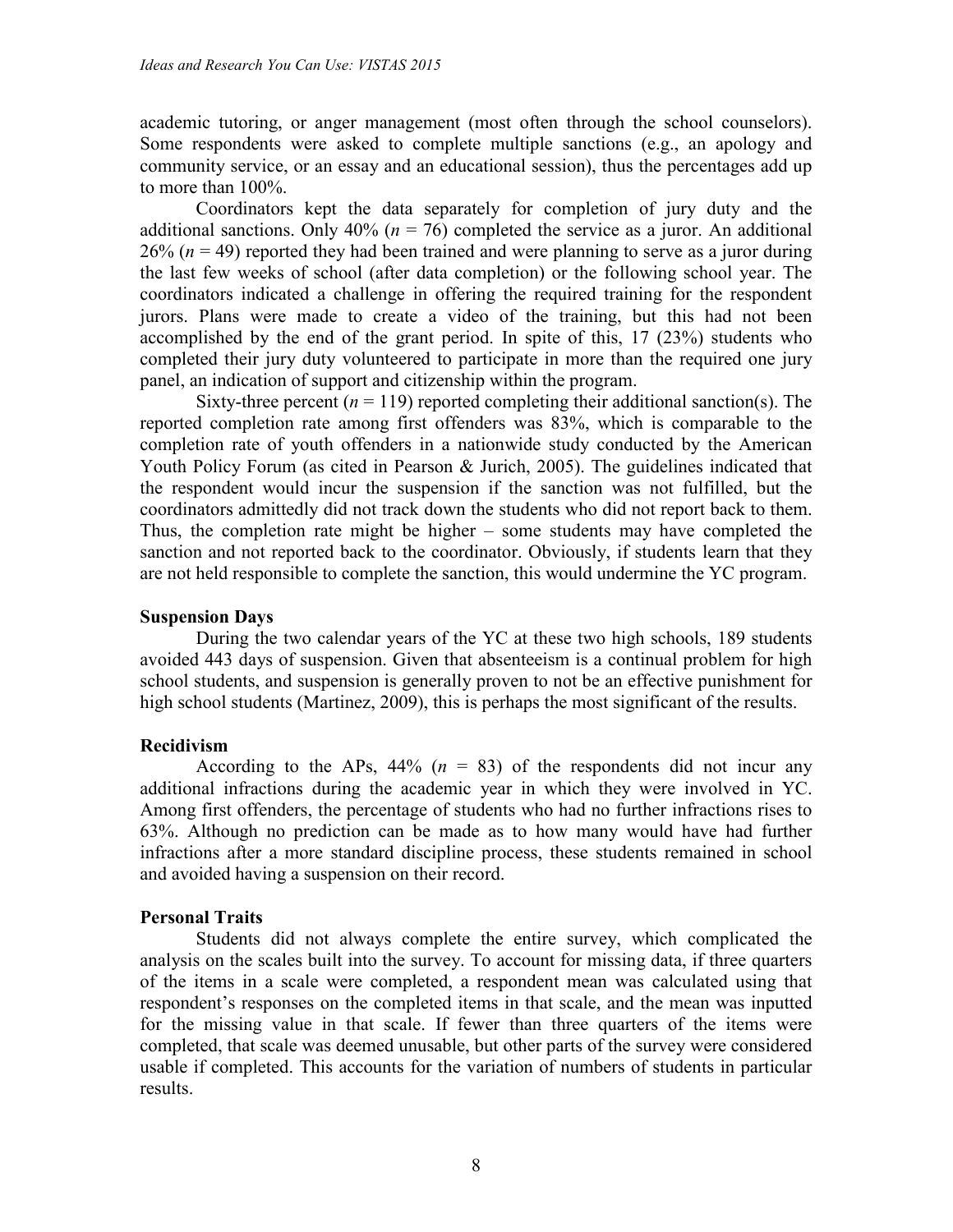The survey included questions regarding personal traits of self-control, anger, and empathy. Each of these scales was constructed using items adapted from published scales for each construct. The Cronbach's alpha coefficient for the self-control scale (24 items, on a 6-point Likert scale) at pre- and post-test completions were .85 and .90 respectively. These results indicate that the scale has adequate internal reliability.

Results are reported for those who completed both pre- and post-surveys  $(n =$ 117). The other respondents  $(n = 72)$  did not complete the post-survey due either to absenteeism or leaving the system. Additionally, the respondents were divided into completion groups: those that completed all of their sanctions including jury duty  $(n =$ 69), those that completed sanctions except jury duty  $(n = 27)$ , and those that did not complete any sanctions  $(n = 21)$ . Theoretically, those students who had completed all sanctions including jury duty might report an increase in empathy and positive attitudes. No differences were found in these characteristics between the completion groups, possibly due to the small group numbers.

### **Attitudes and Affiliations**

The data collected further allowed us to assess whether the respondents significantly changed their attitude about the YCs. Evaluators used a single item to measure whether there was a change in respondents' attitude: "How do you feel about the Youth Court at your school?" Prior to being heard, the mean level of the respondents' happiness about the YC was 3.1 (on a 6-point Likert scale ranging from (1) "extremely happy" to  $(6)$  "extremely unhappy"). After being heard in YC, the mean level of happiness about the YC was 2.4 ( $n = 25$ ). The difference in means, for a one-way test of significance, indicated there was a statistically significant difference in their attitudes ( $p =$ .03). After experiencing the YC, the respondents significantly changed their attitudes and expressed more happiness toward the YC.

Students responded to four survey items about their attitude toward the school. The four items asked respondents to rate how they feel about students, teachers, administrators, and their school. These used the same response scale as the items about the YC (a 6-point Likert scale ranging from (1) "extremely happy" to (6) "extremely unhappy"). With four items, the resulting range was 4–24. Results indicated that among those respondents who completed both pre- and post-surveys  $(n = 117)$ , there was a change in their attitudes toward the school; they became significantly more "unhappy." The mean level of happiness with school prior to the YC intervention was 11.7 and after experiencing Youth Court it was 11.9. Although this analysis indicates a statistically significant difference, the difference between a response of 11.7 and 11.9 might not be practically meaningful. Additionally, there seemed to be a high level of happiness with administrators and teachers, as 71% and 77% of the students reported happiness at some level (rating of 1–3) with school administrators and teachers, respectively. The respondents' level of happiness was generally higher about the adults in the school than about the students in the school, which is consistent with the sense of exclusion reported in literature regarding peer relationships, and might indicate a strength of the adults in the school building to build rapport with all students. This may also be a result of negative feelings about students who administered sanctions.

The survey also included six items designed to evaluate peer group affiliation. The items focused on how many of the respondents' friends got into trouble with school,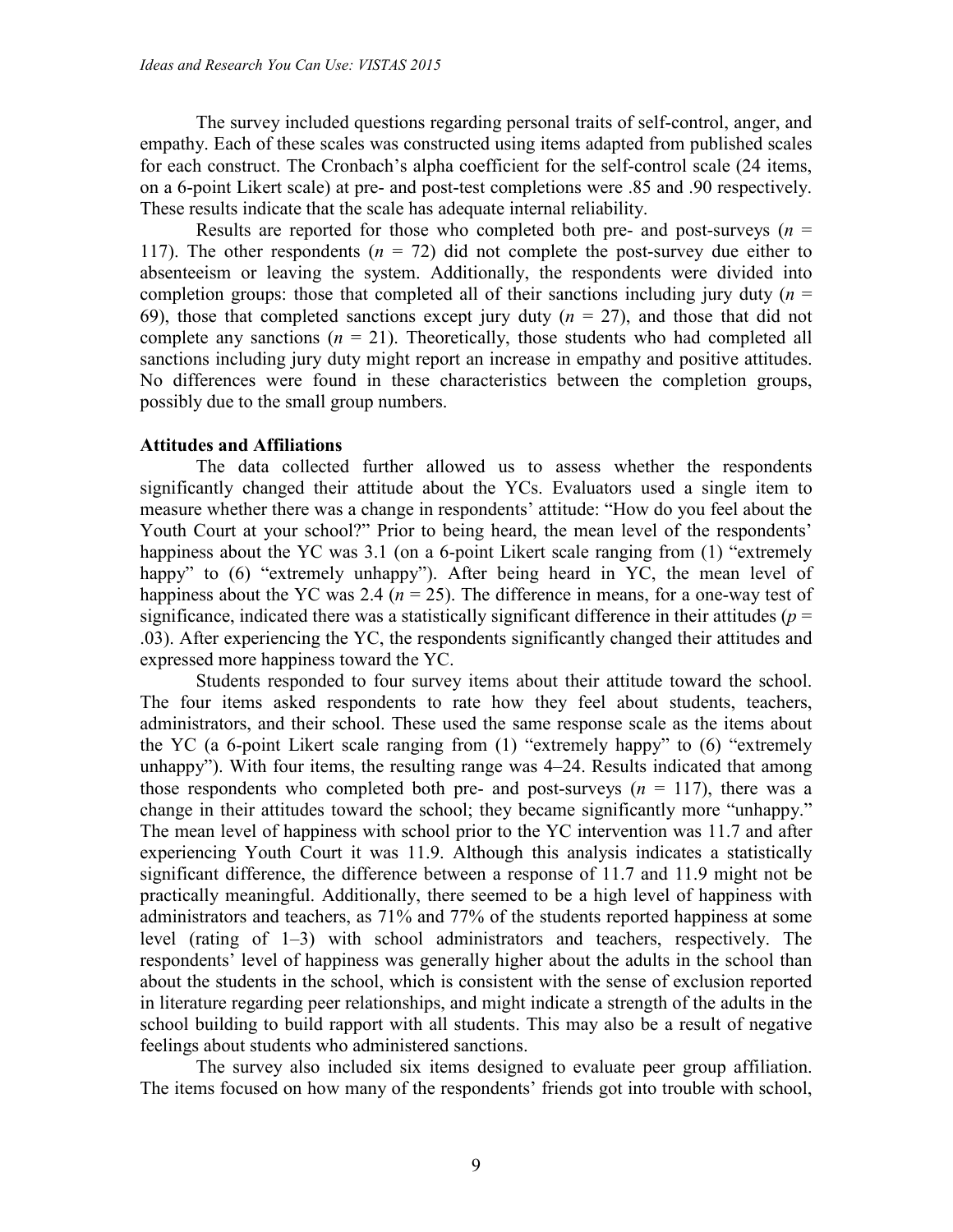parents, or police. No significant difference was found when examining the pre- and postsurveys for the respondents. The items did not ask about "prosocial" friendships, so the possibility exists that the respondents might have expanded into more friendships without dropping their old friendships.

#### **Limitations**

As with any study, there are multiple limitations. Each YC is and should be designed to fit the community and specific goals of the context in which it is developed, so these results are not generalizable to any other community. The biggest concern and limitation is that the students did not seem to be held accountable to complete their sanctions. The academic year ended a few weeks later than the grant supported data gathering, so there may have been some additional sanctions completed, but only between 60–65% of students seemed to complete the sanctions, which is very concerning in terms of the students gaining the perspectives and experiences that are the goal of restorative justice.

#### **Implications**

This is the first study, to our knowledge, that attempted to examine personal impact of a school-based YC. Much more research is needed to determine this level of impact. In this study, no evaluation was included of programs to which respondents were referred. Therefore, it is possible that a referral to anger management was very appropriate and might have an impact, but that the classes available to these students were not effective. Again, more research is needed to evaluate effectiveness of various remediation programs. School counselors should include in their advocacy that jurors be provided with evidence-based programs as referrals to maximize students' growth opportunities.

For potentially disenfranchised students, research shows that resiliency is developed by a positive relationship and a positive experience with a 'system' (i.e., educational or court; Lewis, 2006). Although the students in this study reported a slight decrease in happiness with their school over the year, we cannot lose perspective that three quarters of students reported happiness with administrators and teachers, and that there was an increase in the level of happiness about YC, potentially reflecting a positive experience with this system. Therefore, counselors in the schools can facilitate student resiliency and foster positive relationships by advocating and supporting YC to further create a positive school climate. In this study, we did not have the scope of evaluating the school and community climate before the intervention started. It would be helpful and informative to establish baseline information about a variety of viewpoints and experiences regarding school climate and community interventions with teens.

#### **Recommendations for Implementing a Youth Court**

School implementers can use the theoretical understanding of restorative justice for all involved, especially when training jury members. Jurors then are more prepared to ask questions about who was impacted by respondent actions and focus on the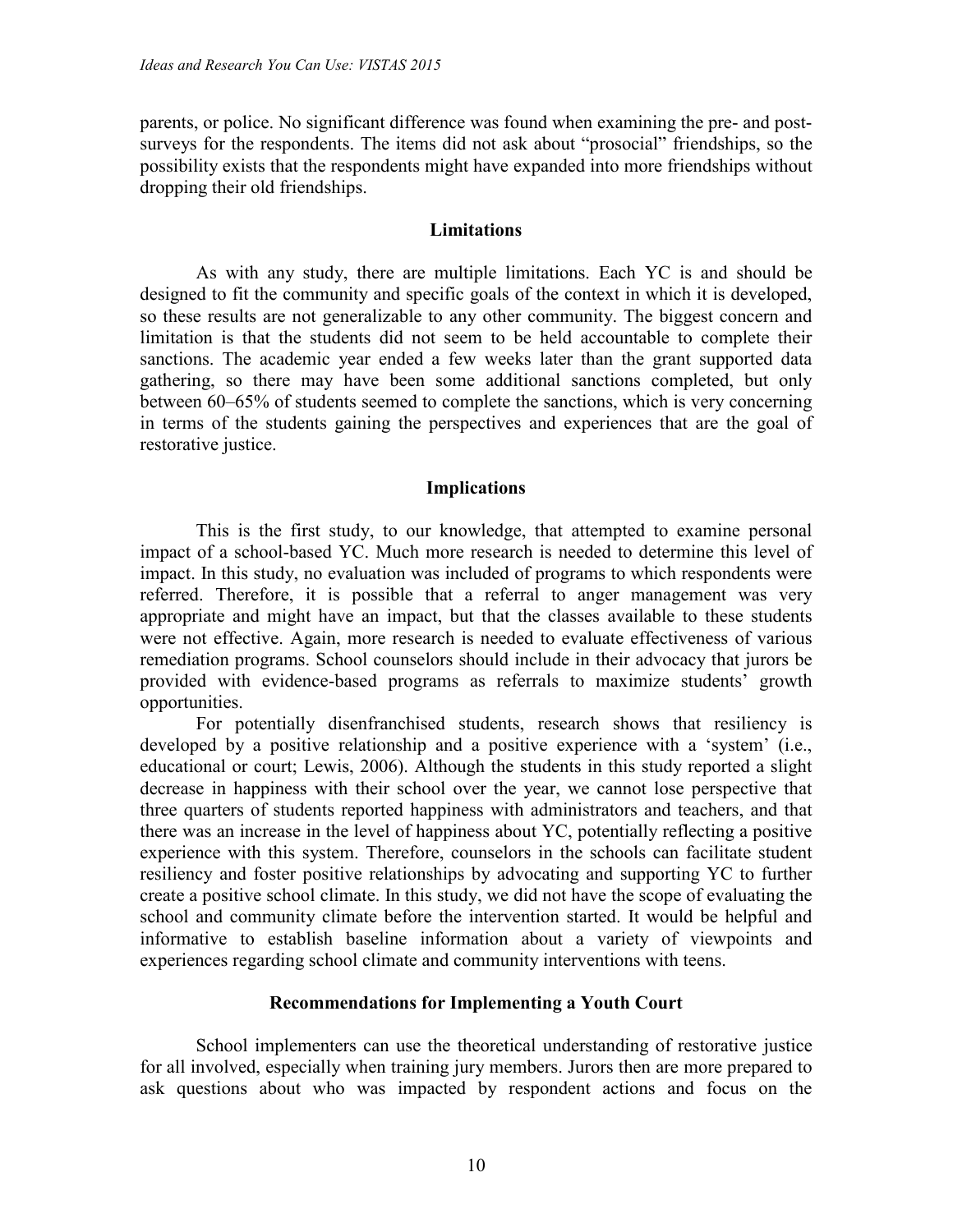relationships involved. Videos demonstrating protocol and restorative justice principles within YC programs are an effective means for training jurors in a timely manner.

Collaboration with local lawyers can eliminate the need for school staff to be present when the actual YCs take place if staff are unable or unwilling to manage the proceedings. School implementers can contact a local bar association, an influential judge, or a local law school to establish such a partnership.

Mental health counselors in the community can partner with school systems to support efforts to implement youth courts and provide additional resources for sanctions such as mediation and anger management.

One person should be charged with coordinating the YC program. The coordinator needs to have a link to the administrators who can hold the students accountable for the sanctions in which they are to participate.

Fortunately, resources, training materials, and evaluations are available online through The National Association of Youth Courts (www.youthcourt.net); thus, school counselors can focus their advocacy or actions on implementation rather than program development.

While school counselors are not tasked with school discipline, they can facilitate implementing consequences in a consistent manner. From this, students are more apt to experience being treated with fairness and actually complete their sanctions. School counselors can ensure that the restorative justice program uses evidence-based practices and interventions to rehabilitate respondents.

# **Conclusion**

School counselors are tasked with playing an integral resource role in the development of school discipline policies (ASCA, 2007). Traditional punitive discipline policies have created a "school-to-prison pipeline" resulting from no tolerance policies, with such undesirable consequences as academic failure/dropouts and mandatory suspensions/expulsions (Cole & Heilig, 2011; Garfinkel, 2010; González, 2012; Hirschinger-Blank et al., 2009). Yet school counselors have access to an intervention, youth courts, which may promote a safe school learning environment and prosocial behaviors. YCs can decrease suspensions and recidivism. Mental health counselors and school counselors in the schools are encouraged to advocate for the implementation of YC<sub>s</sub>.

# **References**

- American School Counselor Association. (2007). *ASCA position statement: The professional school counselor and discipline*. Retrieved from: https://www.schoolcounselor.org/asca/media/asca/PositionStatements/PS\_Discipli ne.pdf
- American School Counselor Association. (2012). *The ASCA national model: A framework for school counseling programs* (3rd ed.). Alexandria, VA: Author.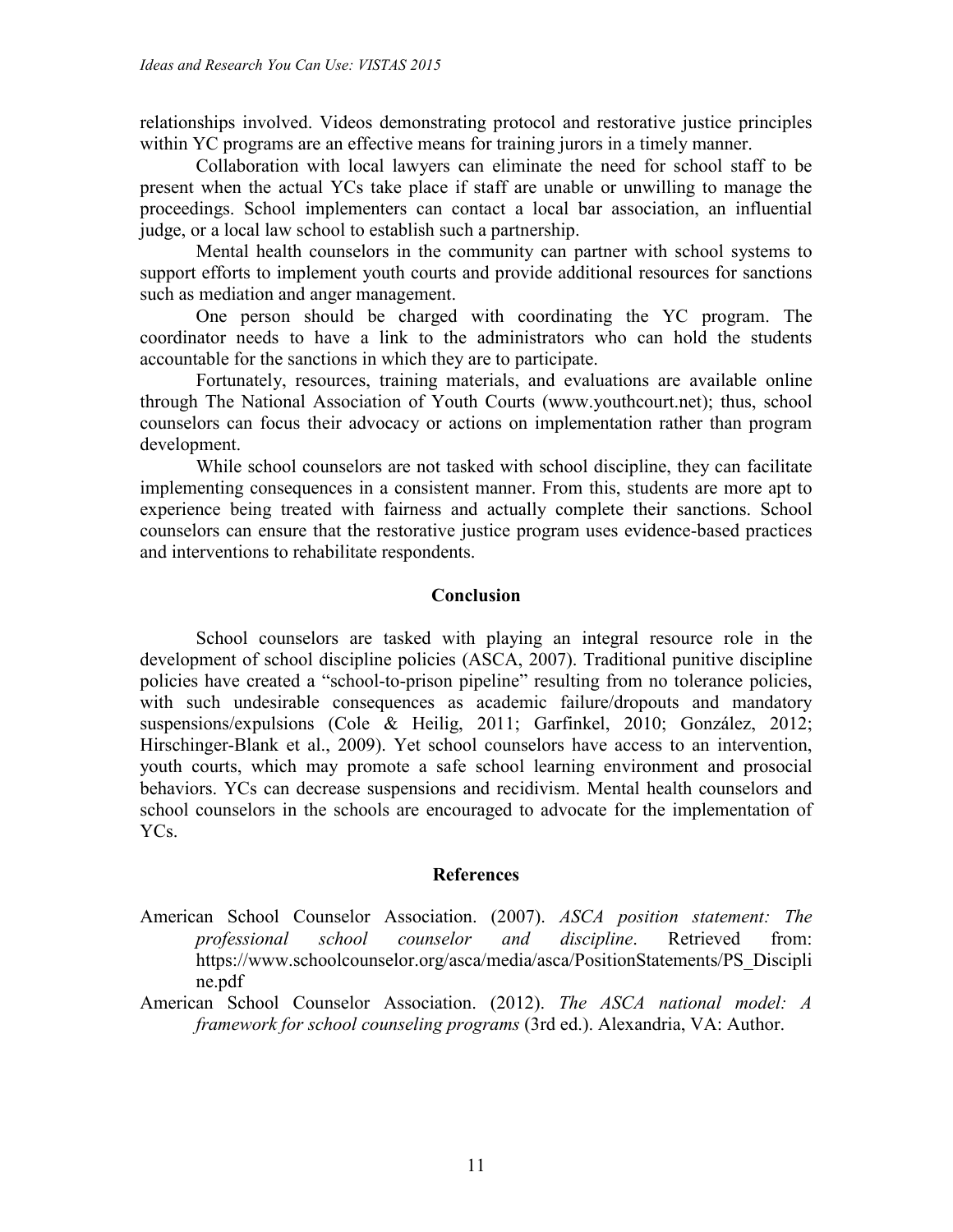- Balkin, R. S., Freeman, S. J., & Lyman, S. R. (2009). Forgiveness, reconciliation, and *Mechila*: Integrating the Jewish concept of forgiveness into clinical practice. *Counseling and Values*, *53*, 153–160.
- Bilewicz, M., & Jaworska, M. (2013). Reconciliation through the righteous: The narratives of heroic helpers as a fulfillment of emotional needs in Polish-Jewish intergroup contact. *Journal of Social Issues*, *69*(1), 162–179. doi:10.1111/ josi.12009.
- Cameron, L., & Thorsborne, M. (2001). Restorative justice and school discipline; Mutually exclusive? In H. Strang & J. Braithwaite (Eds.), *Restorative justice and civil society* (pp. 180–195). Cambridge, United Kingdom: Cambridge University Press.
- Cole, H. A., & Heilig, J. (2011). Developing a school-based youth court: A potential alternative to the school to prison pipeline. *Journal of Law & Education*, *40*, 305– 321.
- Copich, C. (2012). Youth court: An alternative response to school bullying. International *Journal of Education Leadership Preparation*, *7*(3). Retrieved from http://cnx.org/content/m44974/latest/
- Forgays, D. K. (2008). Three years of teen court offender outcomes. *Adolescence*, *43*, 473–484.
- Garfinkel, L. (2010). Improving family involvement for juvenile offenders with emotional/behavioral disorders and related disabilities. *Behavioral Disorders*, *36*(1), 52–60
- González, T. (2012). Keeping kids in schools: Restorative justice, punitive discipline, and the school to prison pipeline. *Journal of Law & Education*, *41*(2), 281–335.
- Grasmick, H. G., Tittle, C. R., Bursik, R. J., Jr., & Arneklev, B. J. (1993). Testing the core empirical implications of Gottfredson and Hirschi's general theory of crime. *Journal of Research in Crime and Delinquency*, *30*, 5–29. doi:10.1177/ 0022427893030001002
- Greene, E., & Weber, K. (2008). Teen court jurors' sentencing decisions. *Criminal Justice Review*, *33*, 361–378. doi:10.1177/0734016808320339
- Greenwood, P. (2008). Prevention and intervention programs for juvenile offenders. *Future of Children*, *18*, 185–210. doi:10.1353/foc.0.0018
- Hendricks, M. A., Sale, E. W., Evans, C. J., McKinley, L., & Carter, S. D. (2010). Evaluation of a truancy court intervention in four middle schools. *Psychology in the Schools*, *47*, 173–183. doi:10.1002/pits.20462
- Hirschinger-Blank, N., Simons, L., Volz, G. L., Thompson, R., Finely, L., & Cleary, J. (2009). A pilot assessment of a school-based youth court in a resource-poor African-American urban school district: Lessons learned from youth court volunteers. *Juvenile and Family Court Journal*, *60*, 31–47. doi:10.1111/j.1755- 6988.2009.01025.x
- Hudak, M. A., Andre, J. A., & Allen, R. O. (1980). Delinquency and social values: Differences between delinquent and nondelinquent adolescents. *Youth and Society*, *11*, 353–369. doi:10.1177/0044118X8001100304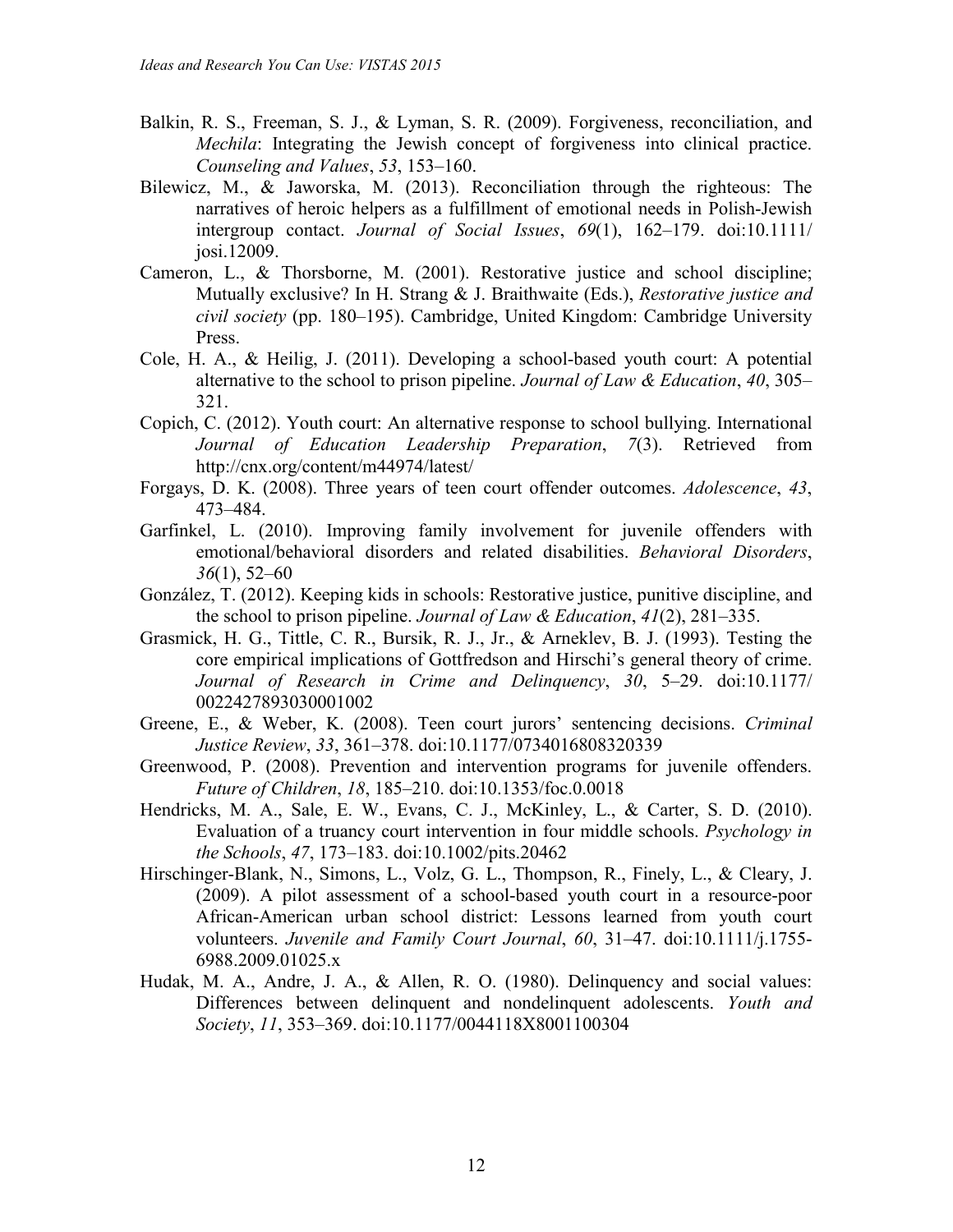- Karp, D. R., & Breslin, B. (2001). Restorative justice in school communities. *Youth & Society*, *33*, 249–272. doi:10.1177/0044118X01033002006
- Lewis, R. E. (2006). Resilience: Individual, family, school, and community perspectives. In D. Capuzzi & D. R. Gross (Eds.), *Youth at risk: A prevention resource for counselors, teachers, and parents* (4th ed., pp. 35–68). Upper Saddle River, NJ: Pearson.
- Martinez, S. (2009). A system gone berserk: How are zero-tolerance policies really affecting schools? *Preventing School Failure*, *53*(3), 153–158. doi:10.3200/ PSFL.53.3.153-158
- McCluskey, G., Lloyd, G., Stead, J., Kane, J., Riddell, S., & Weedon, E. (2008). 'I was dead restorative today': From restorative justice to restorative approaches in school. *Cambridge Journal of Education*, *38*, 199–216. doi:10.1080/ 03057640802063262
- Morrison, B. (2006). School bullying and restorative justice: Toward a theoretical understanding of the role of respect, pride, and shame. *Journal of Social Issues*, *62*, 371–392.
- Morrison, B. E., & Vaandering, D. (2012). Restorative justice: Pedagogy, praxis, and discipline. *Journal of School Violence*, *11*, 138–155. doi: 10.1080/15388220. 2011.653322
- National Association of Youth Courts. (2011). *Facts and stats.* Retrieved from http://www.youthcourt.net/?page\_id=24
- Pearson, S. S., & Jurich, S. (2005). *Youth court: A community solution for embracing atrisk youth – a national update*. Lexington, KY: National Youth Court Center, American Probation and Parole Association.
- Roberts, J. V., & Stalans, L. J. (2004). Restorative sentencing: Exploring the views of the public. *Social Justice Research*, *17*, 315–334. doi:10.1023/B:SORE. 0000041296.99271.52
- Rodriguez, N. (2007). Restorative justice at work: Examining the impact of restorative justice resolutions on juvenile recidivism. *Crime & Delinquency*, *53*, 355–379. doi: 10.1177/0011128705285983
- Sharkey, J. D., & Fenning, P. A. (2012). Rationale for designing school contexts in support of proactive discipline. *Journal of School Violence*, *11*, 95–104. doi:10.1080/15388220.2012.646641
- Shaw, G. (2007). Restorative practices in Australian schools: Changing relationships, changing culture. *Conflict Resolution Quarterly*, *25*, 127–135. doi:10.1002/ crq.198
- Staub, E., (2013). Building a peaceful society: Origins, prevention, and reconciliation after genocide and other group violence. *American Psychologist*, *68*(7), 576–589. doi:10.1037/a0032045
- U.S. Department of Education. (2014). *Guiding principles: A resource guide for improving school climate and discipline*. Retrieved from http://www2.ed.gov/policy/gen/guid/school-discipline/guiding-principles.pdf
- U.S. Department of Justice, Office of Juvenile Justice and Delinquency Prevention. (1998). *Guide for implementing the balanced and restorative justice model.* (OJJDP Publication No. NCJ 167887). Retrieved from https://www.ncjrs.gov/pdffiles/167887.pdf